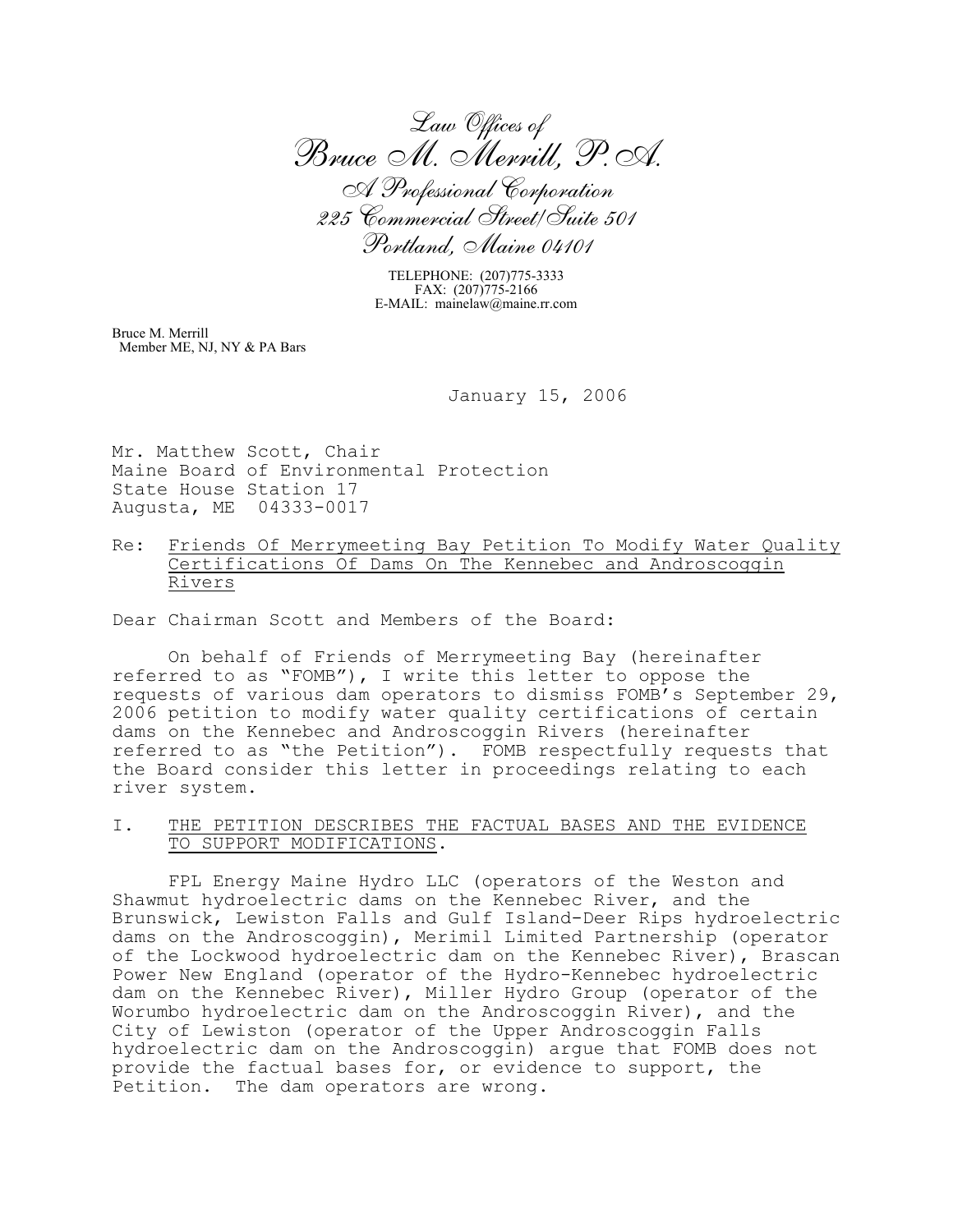The factual bases for the Petition are apparent. The Petition states that the dams pose a threat to the environment and violate water quality standards because they kill and injure American eels and destroy eel habitat. The Petition states that dams block upstream and downstream eel passage and that turbines kill and injure eels. The Petition also notes the concern that the American eel is being extirpated and that a petition to grant the American eel "endangered species" status is currently under review by the Federal government. The Petition also states that dams exacerbate the problem of high toxicant levels in eels because dam-related deaths and injuries make the chemical body burdens of eels more bioavailable to predators like turtles, otters, and bald eagles. The Petition makes clear that the recent awareness and new information about eels is a change of circumstance requiring modification. In addition, the Petition incorporates by reference Douglas Watts' petition.

The Petition lists supporting evidence. It specifically refers to data collected from dams in Maine, other empirical data on the adverse effects of dams on eels, and government findings. The gruesome nature of eel kills and injuries-–heads cut off, bodies chopped in half, decomposing bodies-–are established by photographs and eyewitness accounts. Some of the evidence includes:

1. The U.S. Fish and Wildlife Service ("the Service"), in its 90-Day Finding On A Petition To List The American Eel As Threatened Or Endangered ("90-Day Finding") that initiated a status review of the species (Petition Evidence "K"), states:

> We agree with the petitioners' assertions that rivers with hydropower are a documented threat to female American eels as they leave the rivers to spawn and may be a threat to the species as a whole. Although hydropower turbines are on less than 7 percent of the rivers, this mortality may be playing a larger role as the population declines (because as the population declines, gravid females become a vital resource and a high percentage of these individuals are lost to hydropower turbines). Additionally, not all hydroelectric power facilities are currently equipped with structures that ensure safe upstream and downstream passage.

> > 2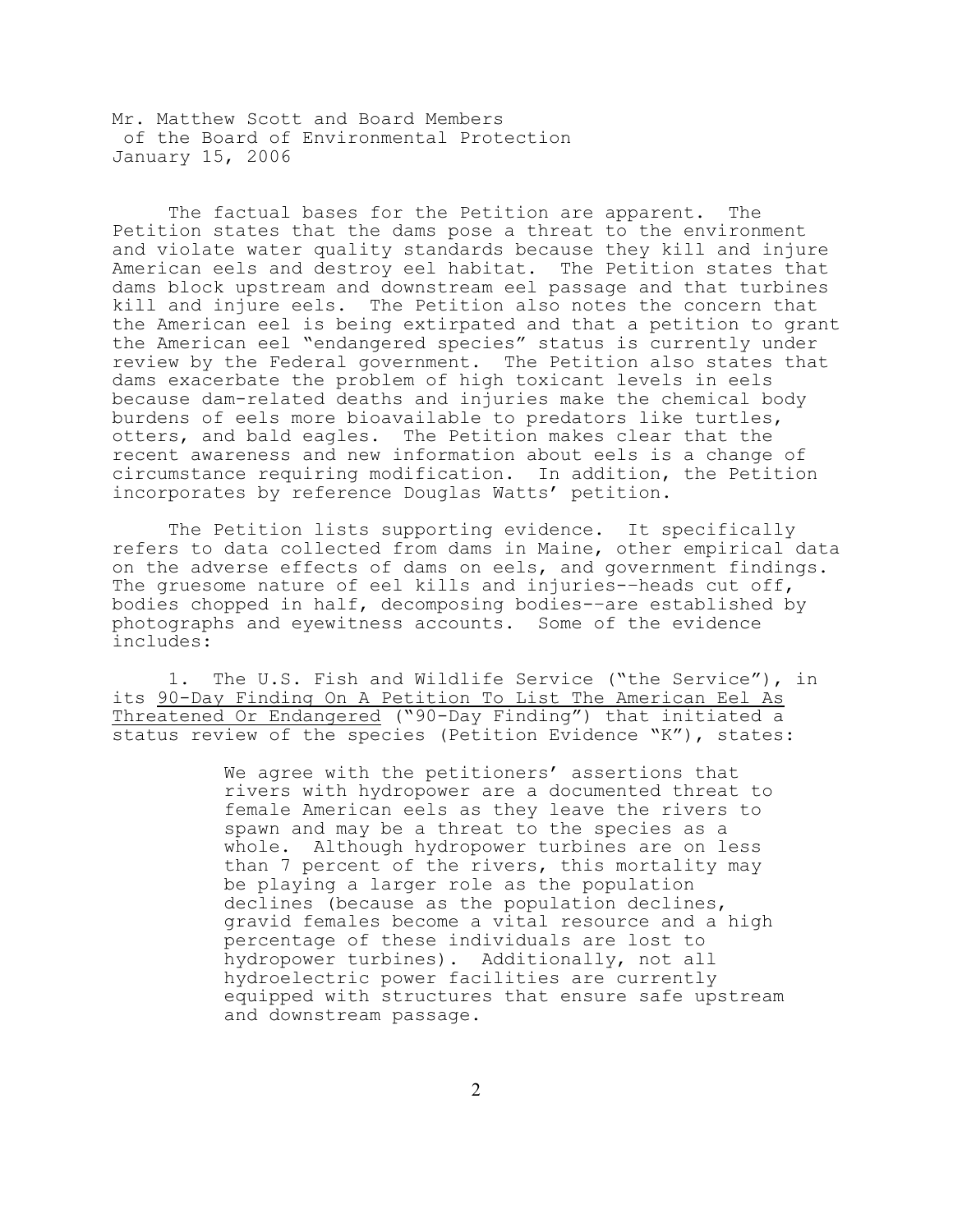70 Fed. Reg. 38,859 (2005).

2. The Service states on its website (Petition Evidence  $"U"$ )<sup>1</sup>:

> American eels . . . have been especially impacted by dams and other obstructions in rivers [and] hydropower plants . . . American eel populations are already in decline and the eel could become scarce and could even disappear if current trends continue.

3. Eels are attracted to the current drawn by the turbines while migrating at night. December 14, 1994 account by Frederick W. Kircheis of the Maine Department of Inland Fisheries & Wildlife of meetings with eel harvesters (Watts Kennebec Petition, p.16; Watts Androscoggin Petition, pp. 10-11).

4. Studies have established that eel mortality and injury (sublethal) rates can be as high as 100%. Reported in McCleave, Simulation of the Impact of Dams and Fishing Weirs on Reproductive Potential of Silver-Phase American Eels in the Kennebec River Basin, Maine, *North American Journal of Fisheries Management*, 21:592, 593 (2001) (Petition Evidence "C").

5. Gail Wippelhauser of the Department of Marine Resources stated that severe eel kills like the one at Benton Falls are "probably happening at every hydro facility on the East Coast that has a run of eels." Northern Sky News, November 2004 (Watts Kennebec Petition, p. 19; Watts Androscoggin Petition, p. 13).

6. A DMR study of downstream migration at Lockwood found that despite the presence of a bypass, two of five (40%) radiotagged eels migrated through the turbines "and were presumed to be injured or dead." Kennebec River Diadromous Fish Restoration Annual Report 2002, p. 63 (Petition Evidence "B"). Turbine kills at Benton Falls have also been well documented. E.g., Kennebec River Diadromous Fish Restoration Annual Report 2001, p. 37 (Petition Evidence "B"). DMR studies of downstream migration in 2003 and 2004 failed and did not generate any data.

 $T$ The U.S. Fish and Wildlife American Eel web site is linked to the Friends of Merrymeeting Bay web site, which is Petition Evidence "U."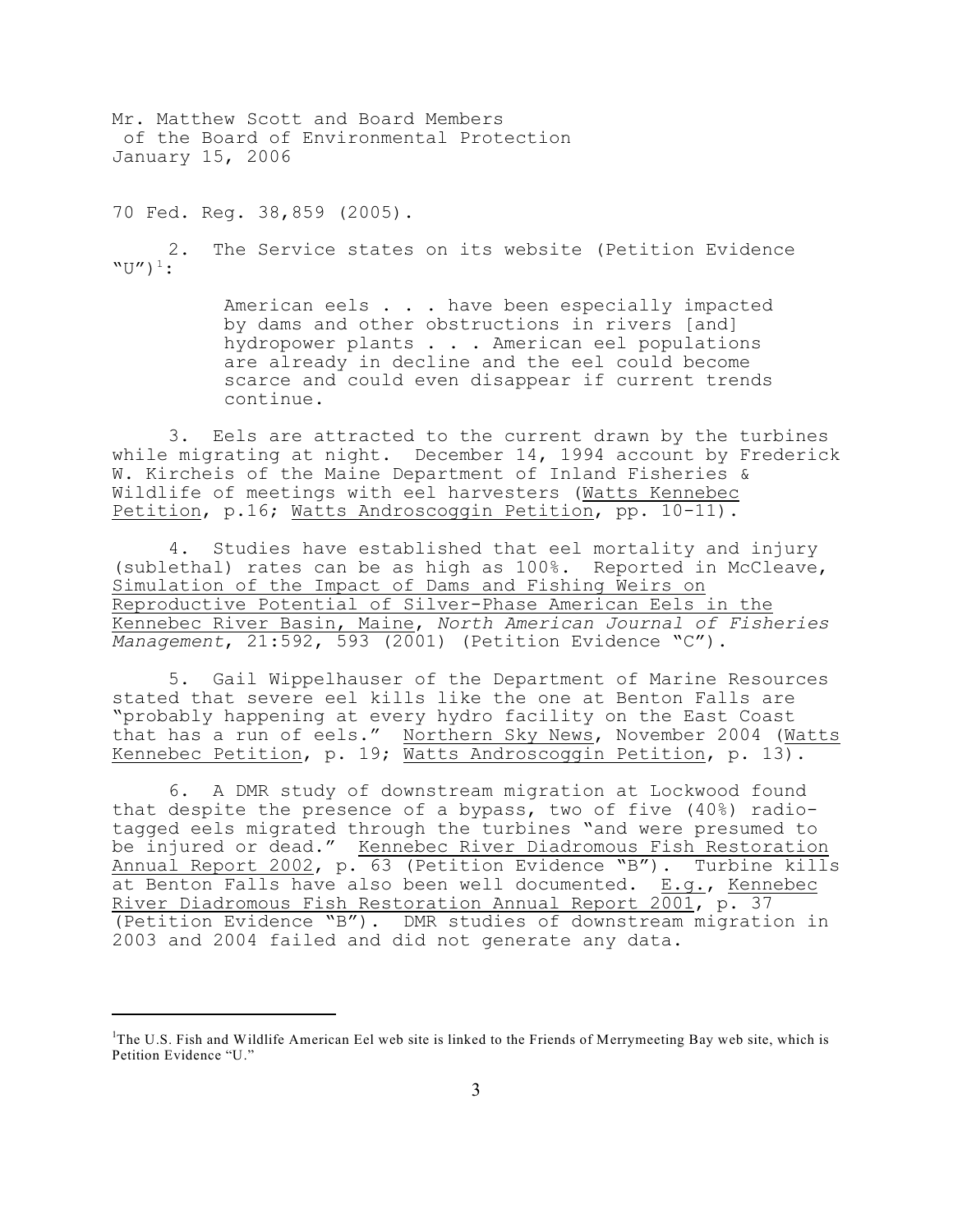7. FOMB has recovered eels killed by dam turbines (the Petition, p. 3). Photographs show horrible eel deaths and injuries (Petition Evidence "A" and "U"). See also Watts Petition photographs.

8. According to the Service, blocked upstream migration "may present increased risks of predation (predation may be significant at the blockage where predatory fish may congregate)." The Service also found that "the decline in the American eel may be in some part attributable to the loss of upper tributary habitat for female eel, and if not responsible for the decline initially, *may well be a limiting factor as population numbers decrease.*" 90-Day Finding, p. 38,855 (Petition Evidence "K") (emphasis added).

9. The Service has stated that safe upstream and downstream passage is considered "standard" when hydropower licenses are required. It also found: "However, not all hydroelectric power facilities are currently equipped with structures that ensure safe upstream and downstream passage." 90-Day Finding, p. 38,858 (Petition Evidence "K").

 10. In 2001, DMR found upstream passage hindered at Hydro-Kennebec, Shawmut, and Weston and recommended installation of upstream eel passages. Kennebec River Diadromous Fish Restoration Annual Report 2001, pp. 34-35 (Petition Evidence "B"). In 2002, DMR found that upstream eel passage at Lockwood was hindered by leakage of the dam. Kennebec River Diadromous Fish Restoration Annual Report 2002, p. 55 (Petition Evidence "B"). In 2003, DMR found upstream passage problems at Hydro-Kennebec, Shawmut, Weston, and Lockwood. Kennebec River Diadromous Fish Restoration Annual Report 2003, pp. 44-45 (Petition Evidence "B"). In 2004, DMR found upstream passage problems at Lockwood and Weston. Kennebec River Diadromous Fish Restoration Annual Report 2004, p. 25 (Petition Evidence "B").

 11. Measures to facilitate safe upstream and downstream passage are being implemented at other dams. June 17, 2005 letter from Dana Murch of DEP to Watts and others (Petition Evidence "I"). Deep sluice gates are used at the American Tissue Project; nighttime shutdowns occur at S.D Warren dams during eel migration season; hydroacoustic monitoring which can trigger a shutdown is being installed at the Anson and Abenaki Projects; and etc.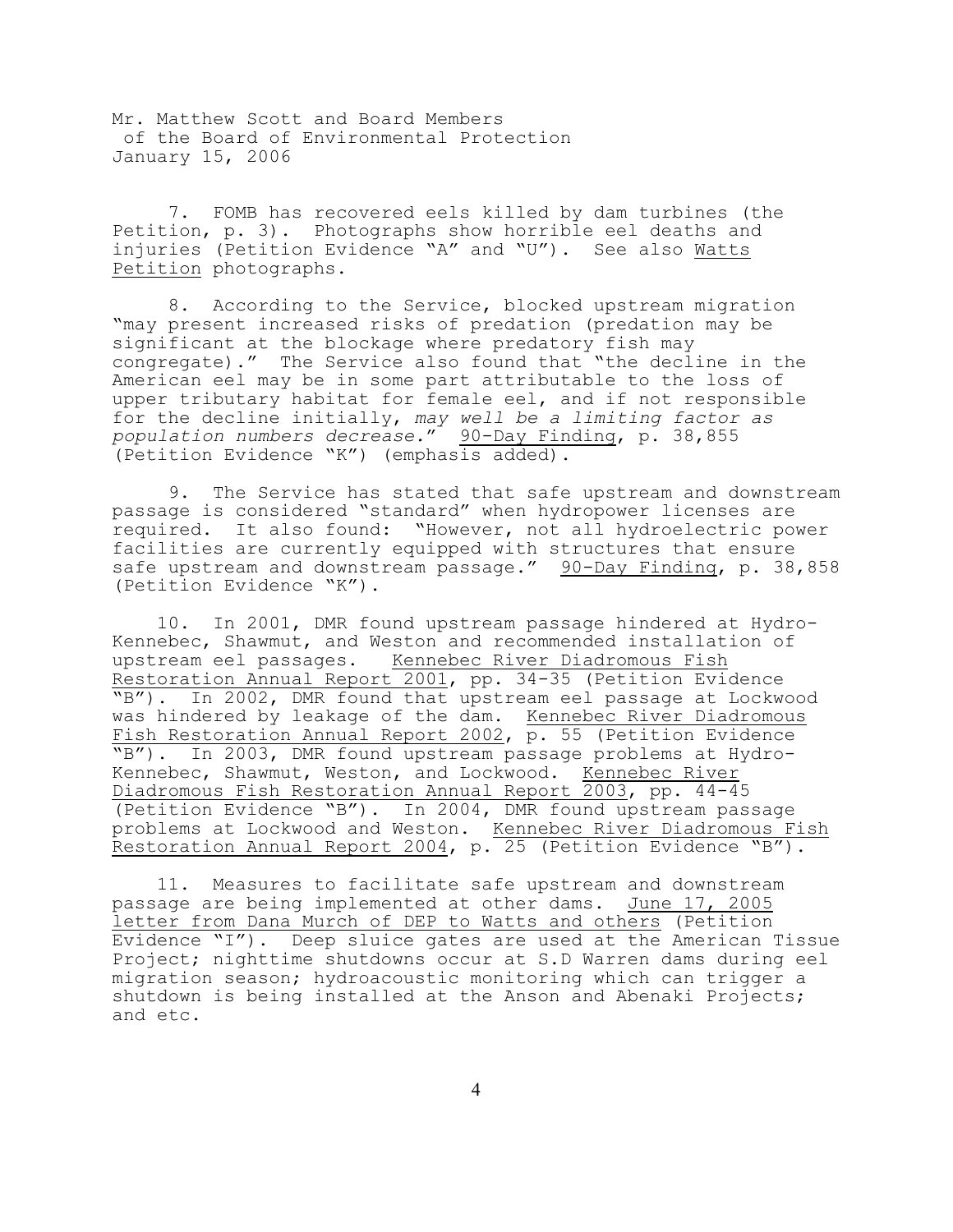12. The United States is lagging when it comes to eel protection measures. The Environment Agency of the United Kingdom has already produced a study setting forth design criteria and best practice designs for eel passage. U.K. Environment Agency, Manual for provision of upstream migration facilities for Eel and Elver, Science Report SC020075/SR2(2004) ("Manual")(Petition Evidence "H"). The study states that with respect to the effect of man-made barriers on eels, "there is no doubt that production is restricted by eels being denied access to areas that they could formerly colonise." Manual, p.1. The study also found: "Turbine mortality can be high for adult eels, largely because of their elongated form." Manual, p. 33.

 13. Miller Hydro Group argues that the extent of the eel population at Worumbo is not known and suggests that it is impossible to assess any harm to eels at that site as a result. However, the U.S. Fish and Wildlife Service Gulf of Maine Program issued a map on October 20, 2005 titled, "American Eel Distribution and Dam Locations in the Merrymeeting Bay Watershed (Androscoggin and Kennebec River Watersheds)." (Petition Evidence "U;" linked to FOMB site). This map shows that American eels have been found on the entire length of the Androscoggin and Kennebec Rivers and their tributaries. The types of harms from dams on the Androscoggin will be the same as from those on the Kennebec, as eels attempt to move up or down rivers.

This and other evidence listed in the Petition clearly support FOMB's contention that the Kennebec dams pose a threat to the environment and cause violations of water quality standards and the State's anti-degradation policy.<sup>2</sup>

<sup>&</sup>lt;sup>2</sup>The dams at issue are located on waters classified as "B" and "C". Class B waters "shall be of such quality that they are suitable for the designated uses of . . . recreation in and on the water . . . and as habitat for fish and other aquatic life. The habitat must be characterized as unimpaired." 38 M.R.S.A. § 465(3)(A). "Discharges to Class B waters may not cause adverse impact to aquatic life in that the receiving waters must be of sufficient quality to support all aquatic species indigenous to the receiving water without detrimental changes in the resident biological community." 38 M.R.S.A.  $\S$  465(3)(C). Class C waters "shall be of such quality that they are suitable for the designated uses of . . . recreation in and on the water . . . and as a habitat for fish and other aquatic life." 38 M.R.S.A. § 465(4)(A). Discharges to Class C waters may cause some changes to aquatic life, except that the receiving waters must be of sufficient quality to support all species of fish indigenous to the receiving waters and maintain the structure and function of the resident biological community." 38 M.R.S.A. § 465(4)(C). Killing and injuring eels do not satisfy these standards. Also, killing and injuring eels violates the State's antidegradation law, which provides: "Existing in-stream water uses and the level of water quality necessary to protect those existing uses must be maintained and protected." 38 M.R.S.A. § 464(4)(F). Also, the antidegradation law provides that water quality certifications can be issued only if the standards of the water quality classification are met and the project does not cause or contribute to a failure of those standards. 38 M.R.S.A. § 464(4)(F)(3).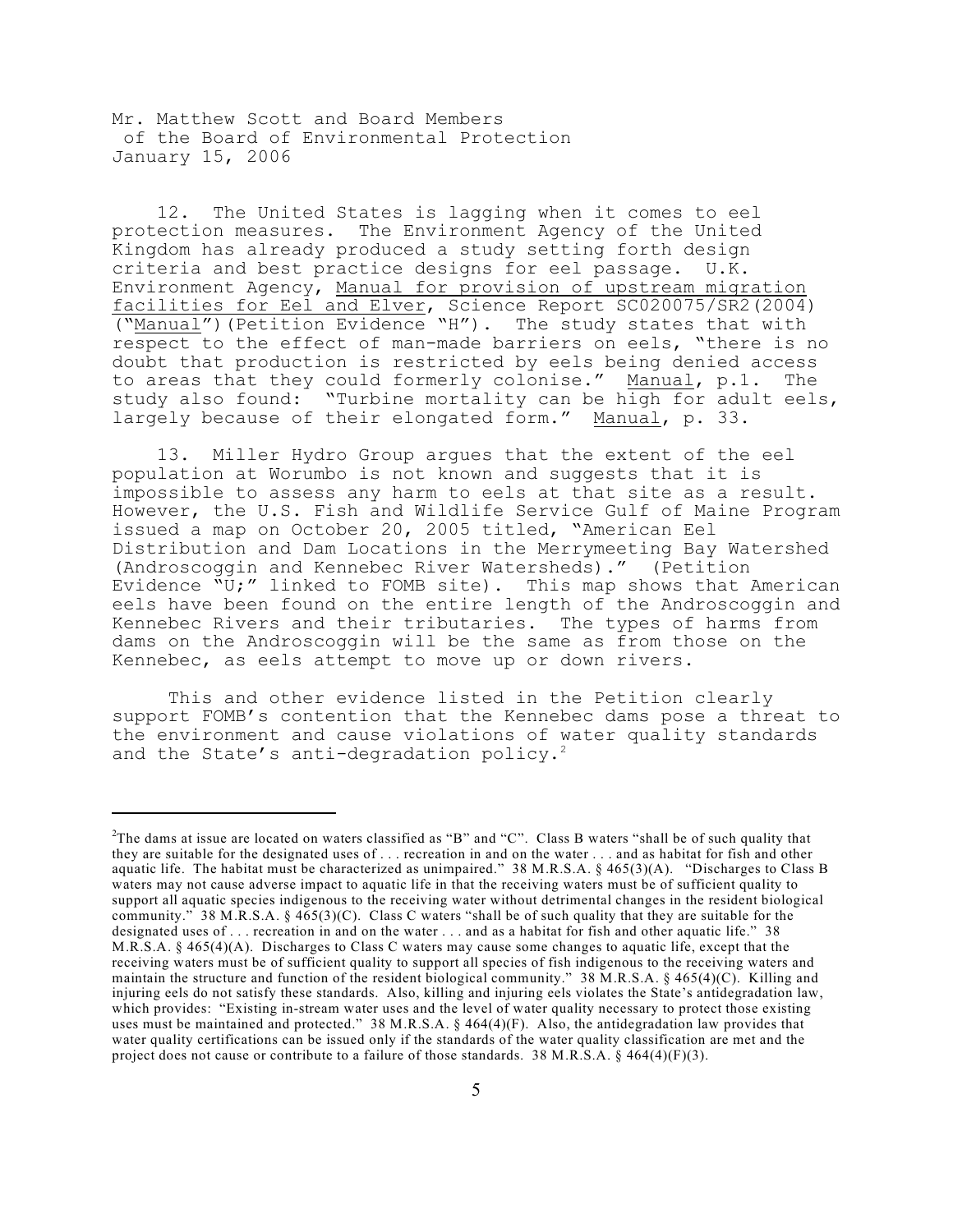Aside from the evidence detailed above, the dam operators undercut their claim that the Petition does not provide specific evidence of harm to eels because (a) the KHDG Agreement which the dam operators focus on (discussed in greater detail below) acknowledges that upstream and downstream passage for eels is a problem that must be addressed, and (b) the dam operators themselves admit that Department of Marine Resources Commissioner Lapointe informed them "that effective downstream eel passage at their respective projects is an important issue that warrants continuing attention." Opposition of FPL Energy Maine Hydro, et al. to FOMB and Watts Petition, p. 11. The real issue is that seven years after the KHDG agreement was entered into, there are still no implemented solutions to the eel passage problems.

It should be noted that the failure of dam operators and the State to conduct eel studies on the Androscoggin River does not preclude the Board from determining that eel protection measures need to be added to the water quality certifications for the Androscoggin dams. The Board can use the evidence it has- including the evidence of upstream and downstream eel passage problems at the dams on the Kennebec, which have been the most extensively studied-–to make a reasonable conclusion that dam operations pose a significant threat to the American eel and that, therefore, modification of the water quality certifications is warranted. The Board has no trouble drawing conclusions from available scientific evidence when that evidence is not sitespecific. For instance, in the case of the salmon aquaculture general MEPDES permit, which is applicable to almost every salmon farm in Maine, the Board banned non-North American fish from being grown. The Board did this because government scientists and others determined that if non-North American fish escape from net pens, such fish could breed with wild fish, their offspring would be less likely to survive, and the wild salmon population would decline. Studies were not conducted at each of the aquaculture facilities. No one ever tracked the offspring of a farmed and wild salmon. Conclusions were drawn based on studies conducted in Europe and Canada.<sup>3</sup>

Common sense dictates that if eels are present above dams then, at some age, they will have to out-migrate to spawn. FOMB

 $3$ To the extent the dam operators argue that a dam's water quality certification cannot be modified unless a dead or maimed eel from that particular dam is produced, they are incorrect. As the DMR Diadromous Fish Restoration Annual Reports show, the water can be too deep or other conditions may exist that prevent fishing out the dead and injured eels.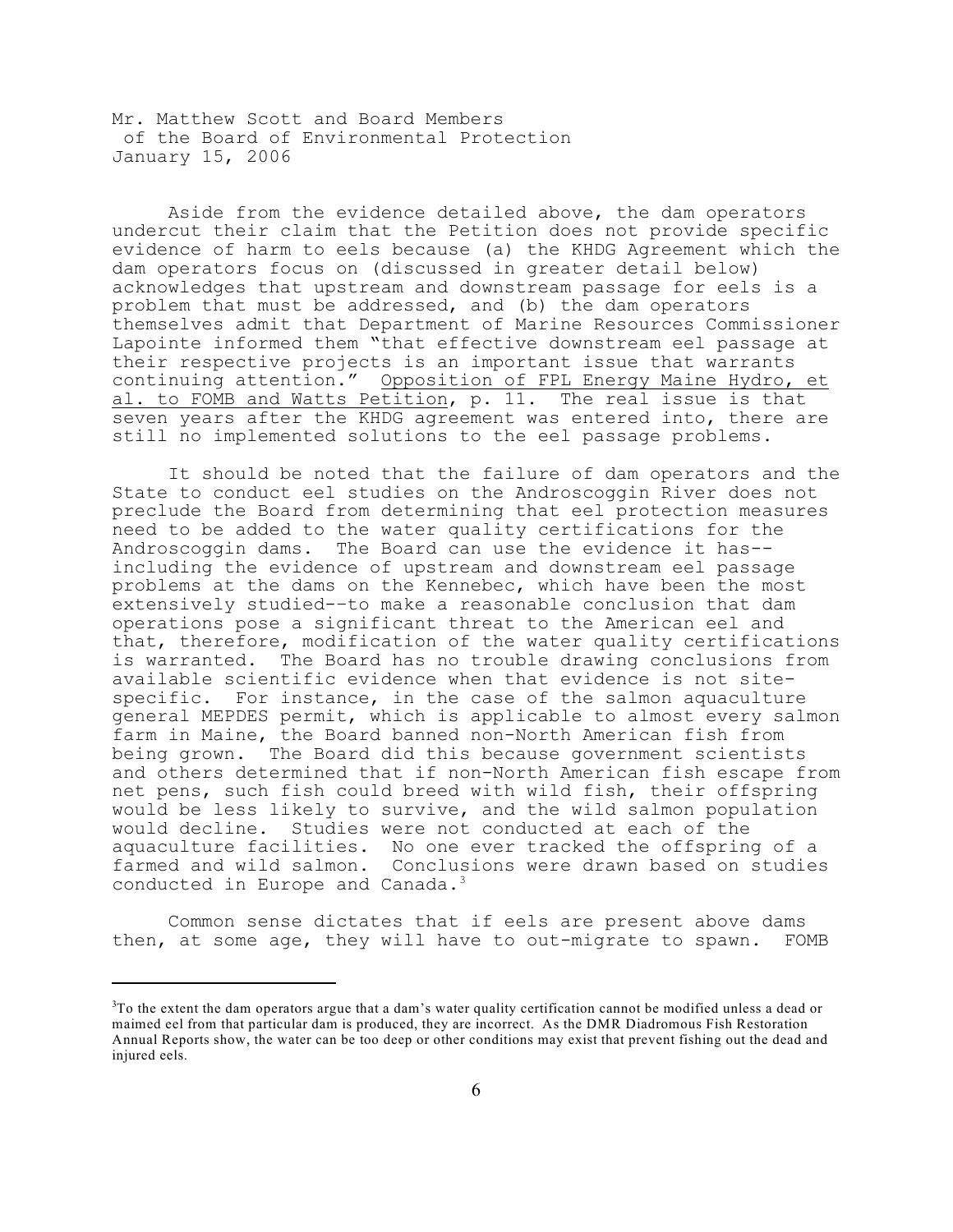presents scientific evidence documenting the spatial extent of eels above dams. If the only way for a pregnant eel to pass downstream through a dam is through the turbines, the result is highly likely to be death and/or injury to the female and, in the case of a 75 millimeter female, the resultant loss of four to six million eggs.

## II. THE KHDG AGREEMENT DOES NOT PRECLUDE THE PETITION.

FPL Energy, Merimil and Brascan argue that an agreement they (or their predecessor companies) entered into with the State and others more than seven years ago to facilitate the removal of the Edwards Dam, known as the Kennebec Hydro Developers Group ("KHDG") Agreement, precludes the Board from granting the Petition. Inexplicably, Miller Hydro Group, which does not operate a dam on the Kennebec and is not a member of the Kennebec Hydro Developers Group, also makes this argument.

The KHDG Agreement has never governed the approval of, or contents of, water quality certifications for dams on the Kennebec. To the contrary, the KHDG Agreement expressly maintained the independence of the DEP and the Board in performing their functions with respect to water quality certifications. Specifically, in the Agreement Between Members of the Kennebec Hydro Developers Group, the Kennebec Coalition, the National Marine Fisheries Service, the State of Maine, and the US Fish and Wildlife Services ("the KHDG Agreement"), the parties:

• agreed to make "formal filings to the Maine DEP requesting that the Maine DEP immediately incorporate all applicable terms of the final settlement Agreement into existing or proposed water quality certifications for the hydropower facilities owned by KHDG member" (§ III.B);

• expressly contemplated the possibilities that the DEP would not issue new water quality certifications or would issue certifications with different conditions, and provided that the comprehensive settlement would be "null and void" in such circumstances (§ III.C.1.).

Dam operators and others party to the KHDG Agreement confirmed to the Federal Energy Regulatory Commission ("FERC") that if they could not secure the water quality certification terms they wanted from the DEP, "the KHDG Agreement regarding amendment of fish passage obligations will become null and void." Lower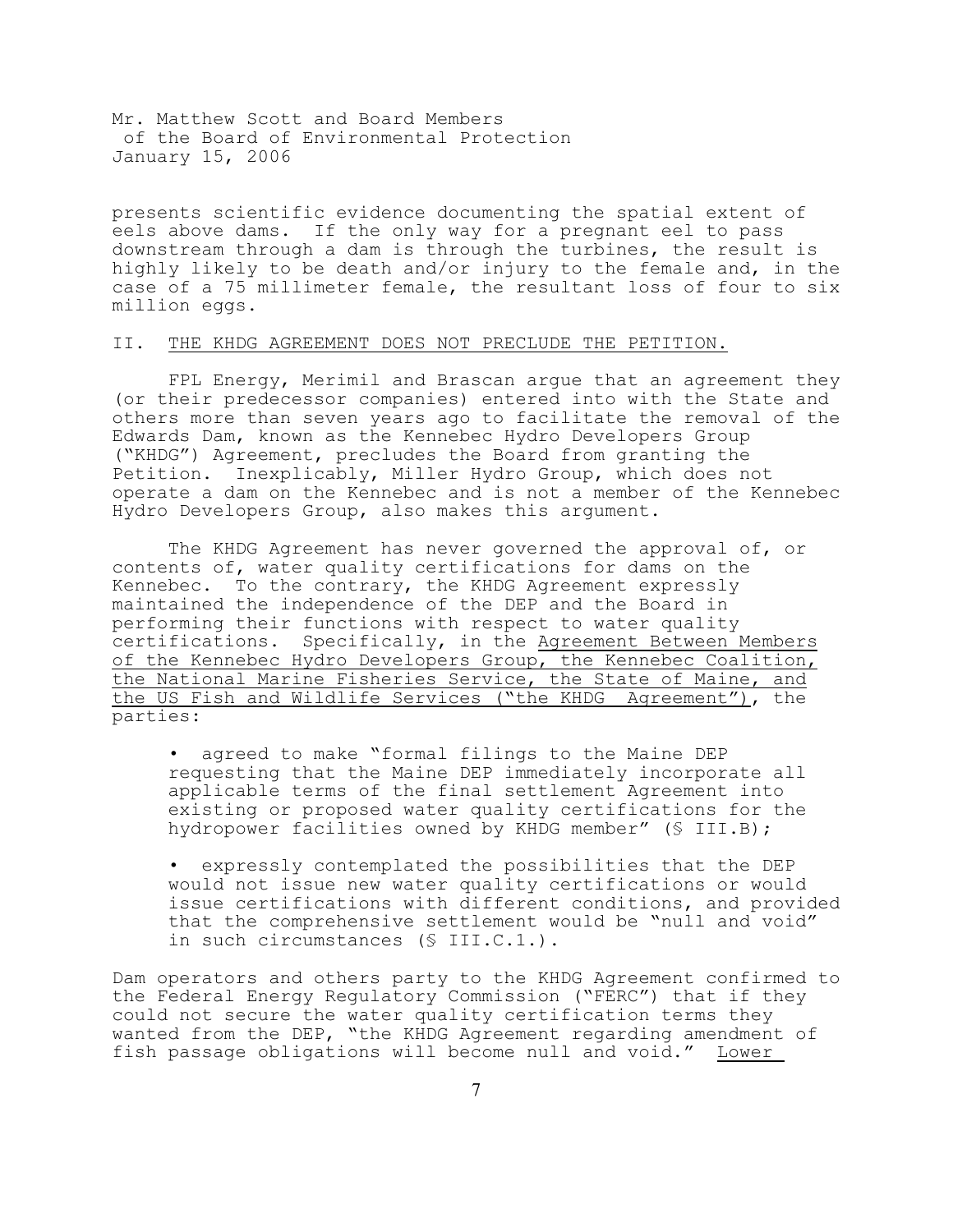Kennebec River Comprehensive Hydropower Settlement Accord, § V.B. The water quality certifications themselves do not state that they are incapable of being modified by the Board. Rather, the Kennebec certifications provide that if the dam owners and various resource agencies (the DEP and the Board are not among those agencies) cannot agree on safe eel passage measures, the owners or the agencies can, if they choose, petition the DEP to approve "appropriate conditions relating to eel passage . . ." E.g., Lockwood Hydro Project Water Quality Certification, #L-20218-33-C-N, p. 13,  $\frac{1}{5}$  3(B)(1)-(5).

It is logical that the KHDG Agreement-–to which the DEP and the Board were not parties–-did not purport to bargain away the functions and responsibilities of the Board. Such an agreement would be "contrary to public policy" and therefore "void as nonenforceable." E.g., Lewiston Firefighters Association v. City of Lewiston, 354 A.2d 154, 163 (Me. 1976); Court v. Kiesman, 2004 ME 72 (2004); Lehigh v. The Pittston Company, 456 A.2d 355 (Me. 1983); see, President and Trustees of Bates College v. Congregation Beth Abraham, 2001 Me Super. LEXIS 22, \* 14-15 (Androscoggin Co. Super. Ct. Feb. 13, 2001) (courts will not enforce contracts "which are in contravention of the positive legislation of the state"). The Legislature in 38 M.R.S.A. § 341-D(3) provided that the Board has the power to modify water quality certifications when it finds that one of the criteria is met. The State cannot give away that power and abdicate its ability to protect Maine's resources on behalf of the public.

Because the KHDG Agreement does not take away the power of the Board to modify Kennebec dam water quality certifications, *the Petition is not a challenge to the KHDG Agreement,* as the dam operators contend. Rather, the Petition asks the Board to exercise its discretion in a manner that is *consistent* with the independent role of the DEP and the Board that was contemplated in the KHDG Agreement.

Nor would it be unfair, as the dam operators suggest, for the Board to decide that stricter eel and fish passage requirements are now necessary. To begin with, the dam operators that entered into the KHDG Agreement did not enter into an agreement that restricts the Board's power, so they (and the companies that bought them later) are in no position to complain about the limits of their bargain. Moreover, the KHDG Agreement does not actually require permanent solutions to upstream and downstream passage problems for eels. All the Agreement requires is that dam operators and the various resource agencies try to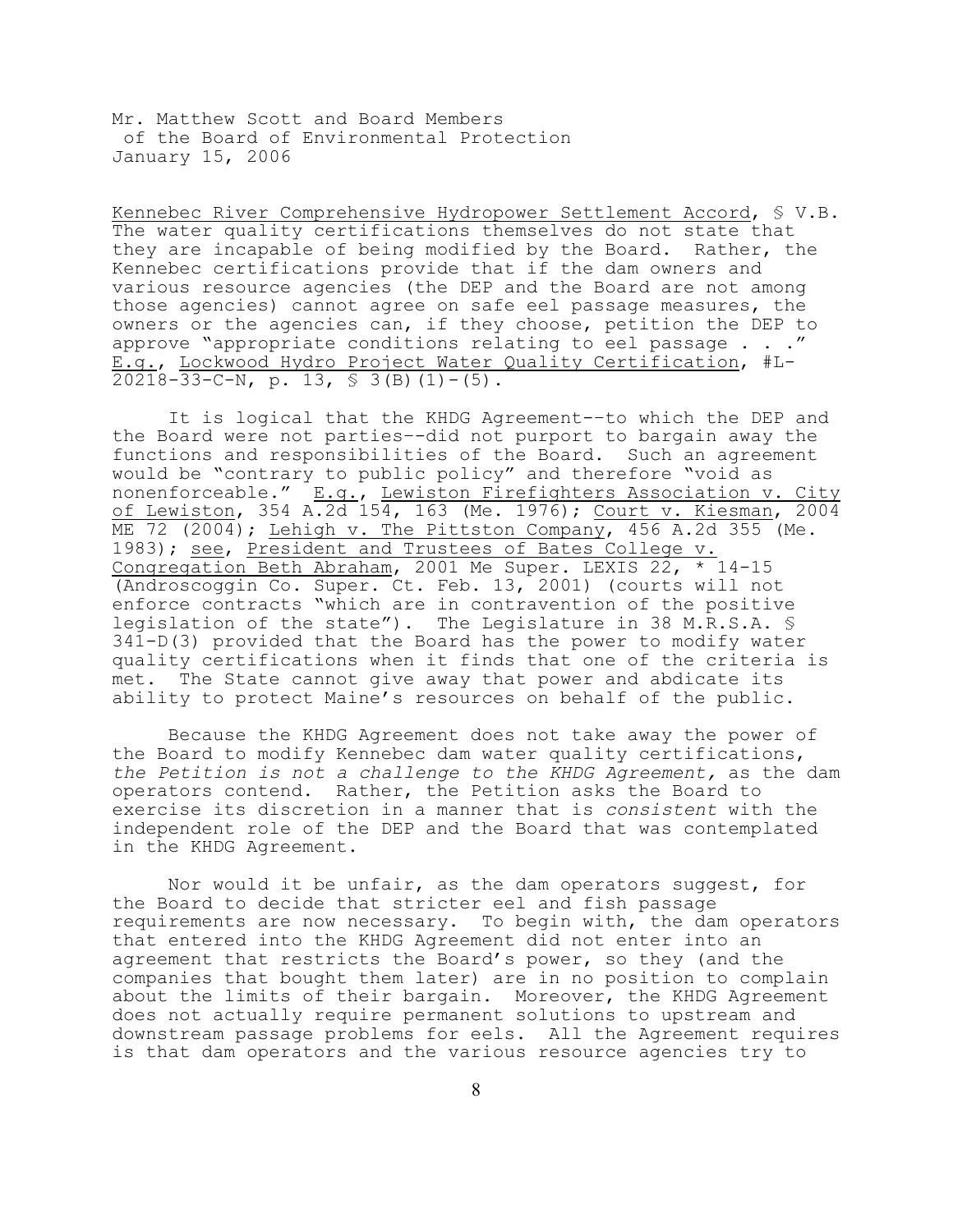reach a consensus on solutions, KHDG Agreement § III.G.3, which has not been reached. It is not tenable for the dam operators to claim that the public must be consigned to a state of nonconsensus limbo, and forced to the sidelines while-–more than seven years after the KHDG Agreement was signed--upstream and downstream eel passage problems remain unresolved. The unsoundness of the dam owners' claim is compounded by the fact that the water quality certifications allow the dam owners themselves to submit the very type of petition that FOMB has submitted.

## III. IT IS NOT TRUE THAT WATER QUALITY CERTIFICATIONS ARE IMPERMISSIBLE SUBJECTS OF MODIFICATION PROCEEDINGS.

FPL Energy Maine and Merimil argue that once a water quality certification is issued and FERC incorporates it into a license, "it is the federal agency that has regulatory oversight over the WQC [water quality certification] through the terms of the federal permit or license. A WQC is not like a permit, which imposes ongoing obligations independent of any other permit." The dam operators argue that modification of a water quality certification requires FERC approval and that "[o]nce the FERC licenses have been issued in reliance upon the WQCs, the WQCs . . . may not be revoked, modified or suspended." FPL Energy Opposition to Kennebec Petitions, pp. 16-17; see, also, FPL Energy Opposition to Androscoggin Petition, pp. 15-16.

The dam operators misapprehend the legal significance of a water quality certification. First, water quality certifications *do* impose ongoing independent obligations. The DEP and the Board have the power to enforce their own water quality certifications, even if they cannot enforce the terms of FERC licenses. For example, the DEP enforced a violation of a water quality certification issued to Benton Falls Associates, a signatory to the original 1986 KHDG Agreement. The Board entered an Administrative Consent Agreement and Enforcement Order requiring Benton Falls Associates to take a variety of remedial measures as a result of alewives being killed in the turbines of Benton Falls Associates' dam on the Sebasticook River. In the Matter of Benton Falls Associates, 2000 Me. ENV. LEXIS 40 (Aug. 17, 2000).

In addition, the terms of a water quality certification are enforceable by private parties or a state in Federal court under the "citizen suit" provision of the Federal Clean Water Act. Section 505(a)(1)(A), 33 U.S.C. § 1365(a)(1)(A), of the CWA provides that private parties and states may commence a civil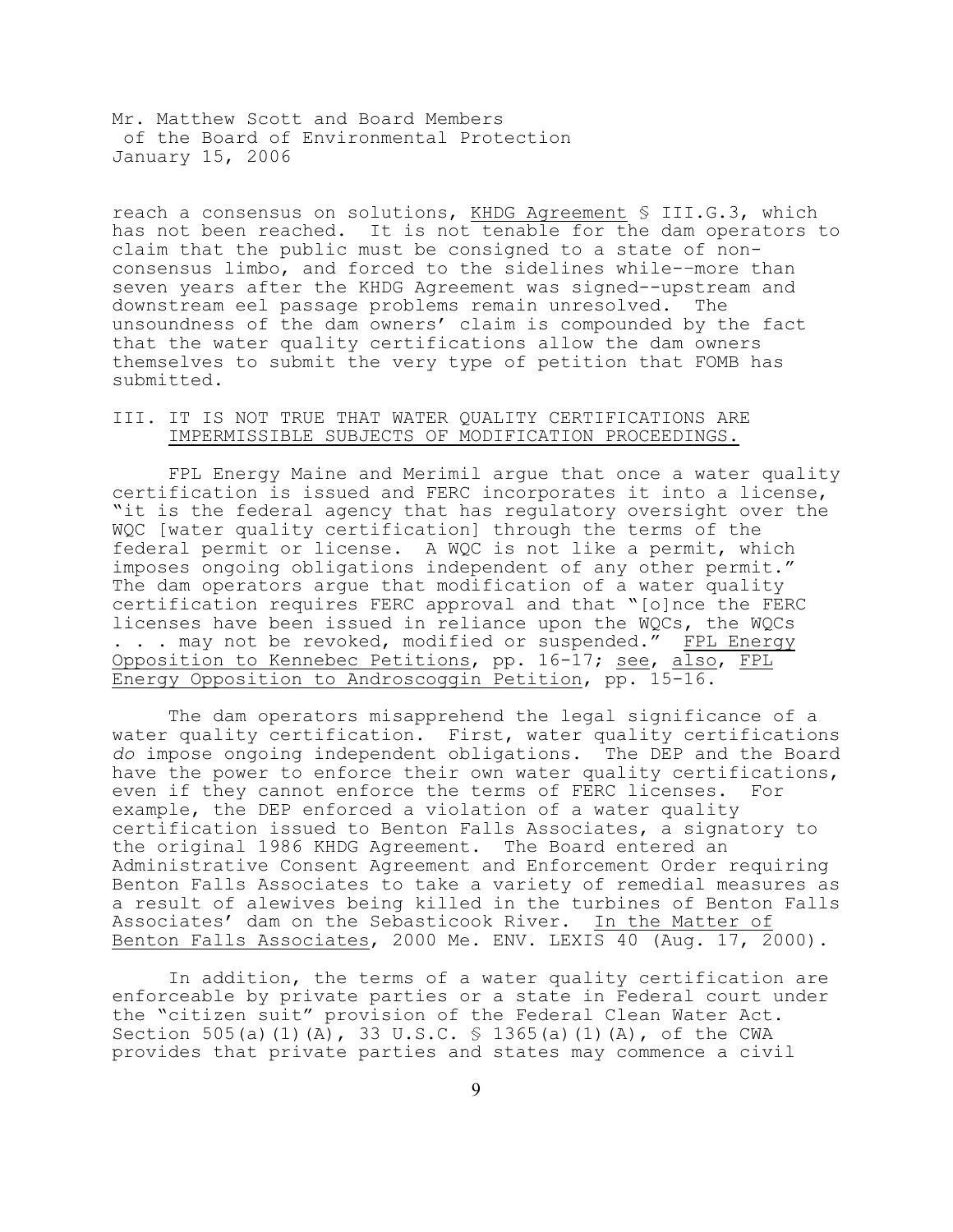action against any person "who is alleged to be in violation of an effluent standard or limitation under this chapter  $\ldots$ ."<sup>4</sup> Section 505(f) of the CWA, 33 U.S.C.  $\frac{1}{5}$  1365(f)(5), provides:

> For purposes of this section, the term "effluent standard or limitation under this chapter" means . . .(5) certification under section 1341 [401] of this title.

Thus, a citizen suit can be brought against any person who is alleged to be in violation of a certification under section 401. North Carolina Shellfish Growers Association v. Holly Ridge Associates, 200 F. Supp. 2d 551, 558 (E.D.N.C. 2001). Since certifications include conditions to protect water quality, those certifications can be enforced.

Second, it is not true that a water quality certification can no longer be modified once a FERC license is issued. The DEP, in its response to comments on the Gulf Island-Deer Rips Hydro project, stated that the Board always has the authority under 38 M.R.S.A.  $\frac{1}{2}$  341-D(3) to modify a water quality certification. FPL Energy Maine Hydro LLC Water Quality Certification of Gulf Island-Deer Rips Hydro Project, #L-17100- 33-O-N, § 11.n. Similarly, a water quality certification need not contain specific "reopener" language to be modified, as the Gulf Island-Deer Rips water quality certification made clear. Id. (The DEP specifically rejected the idea that a reopener clause is required to modify water quality certifications).

Third, even if FERC licenses can be amended only upon the consent of FERC and the licensee, modification of a water quality certification may lead to FERC opening discussions with the licensee to modify the license to incorporate the new certification. One reason comes to mind as to why this may occur with Kennebec dam licensees. The American eel may be headed for inclusion on the Federal Endangered Species List. One factor that U.S. Fish and Wildlife will be considering in deciding whether to list the American eel is "the inadequacy of existing regulatory mechanisms." 70 Fed. Reg. 38,849 (2005). As

<sup>&</sup>quot;Citizen" is defined as "a person or persons having an interest which is or may be adversely affected," 33 U.S.C.  $\S$ 1365(g), and "person" is defined to include an " individual, corporation . . . association, State . . . or political subdivision of a state  $\dots$ ", 33 U.S.C. § 1362(5).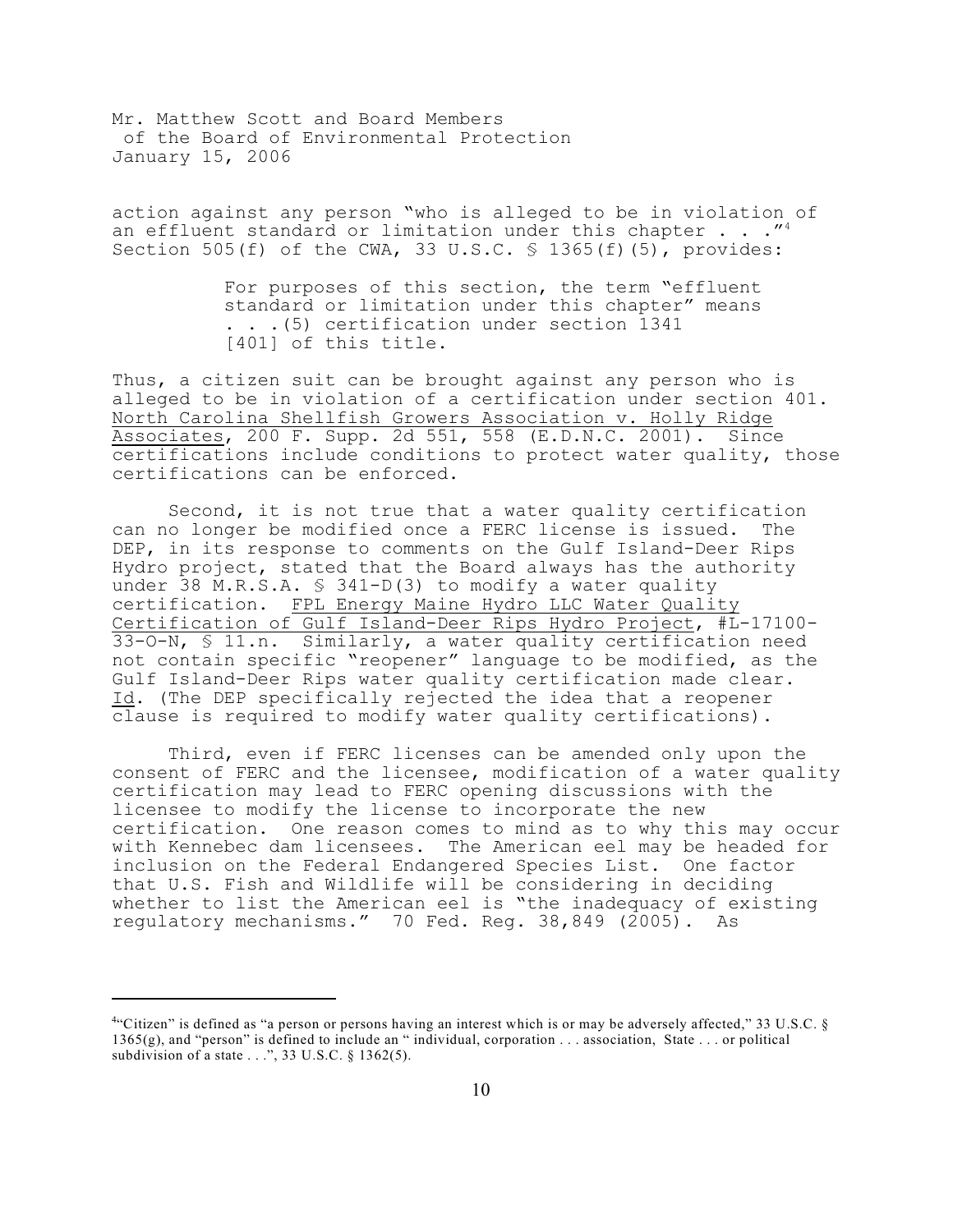experience with the Atlantic salmon listing fight shows, regulated entities and the State may seek to shore up weak regulatory protection of a species in order to argue to the Federal government that the "existing regulatory mechanisms" factor does not weigh in favor of listing. Amendment of the water quality certification and ultimately the FERC license certainly may be on the horizon for this reason.

The dam operators try to attach significance to the fact that a petition to modify was filed instead of appeals of water quality certifications. However, there is nothing in either the statute or the Board rules that restricts when a petition to modify can be filed. In addition, some of the water quality certifications are very old, and a lot more information about eels has been generated since they were issued. In any event, it is not feasible for citizens to appeal every water quality certification; consolidated proceedings on a request to modify certifications is the most practical way for the concerned public to address the issues presented here.

## IV. ECONOMIC IMPACT IS NOT A FACTOR TO CONSIDER IN MAKING A DECISION ON MODIFICAITON.

Miller Hydro Group argues that FOMB's Petition does not discuss or present evidence with respect to cost of eel protection measures and, therefore, should be dismissed. Ch. 2, § 27 sets forth the criteria to be evaluated in determining whether to modify a water quality certification. Economics is not one of those criteria. Further, conditions for water quality certifications do not take into account the costs of measures necessary to achieve compliance with water quality standards. 38  $M.R.S.A. \$ 464(F) (3).$ 

In any event, the Petition provides evidence that eel protection measures, such as deep gates and night time shutdowns are economically feasible. Other dam operators have implemented these measures. June 17, 2005 letter from Dana Murch of DEP to Watts and others (Petition Ex. "I").

## V. FOMB HAS STANDING.

Miller Hydro argues that FOMB does not have standing because you have not presented evidence of harm to any species from the